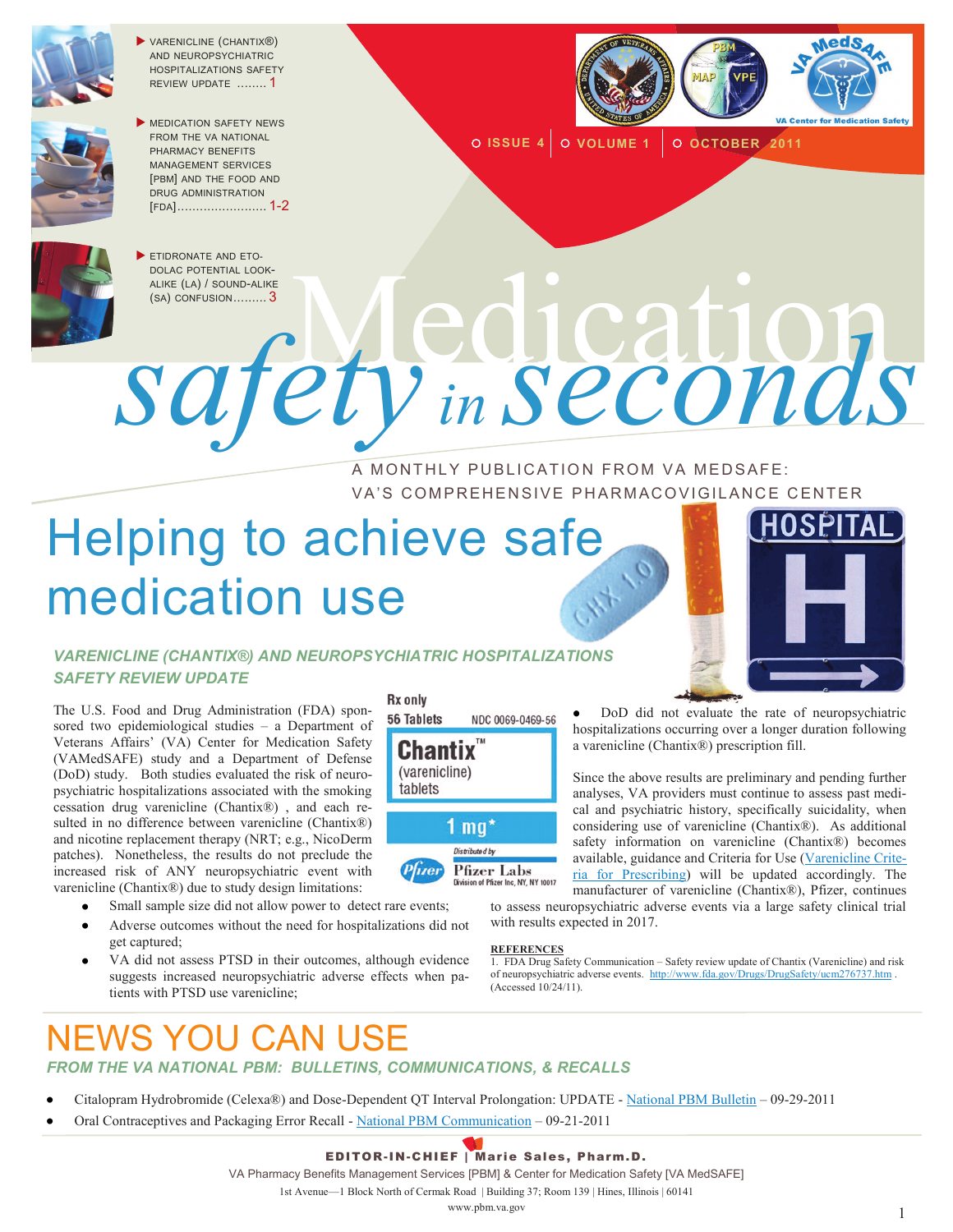### NEWS YOU CAN USE

*FROM THE FOOD AND DRUG ADMINISTRATION (FDA)*

#### Drospirenone - [Safety review update on the possible increased risk of blood clots with birth control pills containing drospirenone](http://www.fda.gov/Drugs/DrugSafety/ucm273021.htm)

#### 9/26/2011

Epidemiologic studies, including one FDA-funded study, have evaluated the risk of blood clots (venous thromboembolism, VTE) in women using birth control pills containing drospirenone compared to products containing levonorgestrel or other progestins. Conflicting findings range from no difference to as high as 3-fold greater risk of blood clots in women using oral contraceptives containing drospirenone. Doses studied include 3 mg of drospirenone with 0.03 mg of ethinyl estradiol (an estrogen). Risk of drospirenone-containing products with a lower dose of estrogen (e.g., 0.02 mg ethinyl estradiol) remain unknown. Factors for increased risk of VTE in users of birth control pills include smoking, obesity, and family history of VTE, in addition to other factors that contraindicate use of combination oral contraceptives. Providers should caution women currently using a drospirenone-containing birth control pill of the potential risk for blood clots.

#### Zofran (ondansetron) - [Abnormal heart rhythms may be associated with use of Zofran \(ondansetron\)](http://www.fda.gov/Drugs/DrugSafety/ucm271913.htm)

#### 9/15/2011

QT prolongation is an existing cardiovascular concern with ondansetron as reflected in the product labeling as well as in medical literature. FDA requested a new warning to avoid the use of ondansetron in patients with congenital long QT syndrome due to risk for developing Torsade de Pointes. Revised labeling will contain this updated warning as well as additional recommendations for ECG monitoring in patients with electrolyte abnormalities (e.g., hypokalemia or hypomagnesemia), congestive heart failure, bradyarrhythmias, or in patients taking other medications that can lead to QT prolongation. GlaxoSmithKline will conduct a thorough QT study to determine the degree to which Zofran (ondansetron) may cause QT interval prolongation, with results expected in summer 2012.

#### Tumor Necrosis Factor-alpha - Drug labels for the Tumor Necrosis Factor-alpha (TNFα) [blockers now include warnings about infection with Legionella](http://www.fda.gov/Drugs/DrugSafety/ucm270849.htm)  [and Listeria bacteria](http://www.fda.gov/Drugs/DrugSafety/ucm270849.htm)

#### 9/7/2011

Updated Boxed Warnings for all Tumor Necrosis Factor-alpha (TNFα) blockers now include the risk of infection from two bacterial pathogens, Legionella and Listeria monocytogenes. FDA received case reports of infections involving both pathogens with some fatalities documented. The medical literature also describes Legionella and Listeria infections resulting in some fatalities in patients taking TNFα blockers, and in some instances, concomitant immunosuppressive drugs.

#### Saphris (asenapine maleate) - [Serious allergic reactions reported with the use of Saphris \(asenapine maleate\)](http://www.fda.gov/Drugs/DrugSafety/ucm270243.htm)

#### 9/1/2011

FDA's Adverse Event Reporting System (AERS) database received 52 cases of Type I hypersensitivity reactions (allergic reactions) with the use of the antipsychotic medication Saphris (asenapine maleate). Symptoms included: anaphylaxis, angioedema, hypotension, tachycardia, swollen tongue, dyspnea, wheezing, and rash. Of the 52 cases, 15 reported resolution of symptoms following Saphris discontinuation (of which 2 reported a reappearance of symptoms upon rechallenge); 19 cases resulted in hospitalization or emergency room visits; and 7 required therapeutic interventions. Revised product labeling reflects this risk.

#### Reclast (zoledronic acid) - [New contraindication and updated warning on kidney impairment for Reclast \(zoledronic acid\)](http://www.fda.gov/Drugs/DrugSafety/ucm270199.htm) 9/1/2011

Current product information addresses renal toxicity with use of Reclast (zoledronic acid) and dose reductions for patients with renal impairment. A January 2009 FDA post-market safety review identified five deaths from acute renal failure following Reclast infusion, leading to a label revision recommending to monitor serum creatinine before each dose of Reclast. A follow-up review by the FDA in April 2011 showed an additional 11 cases of fatal acute renal failure and 9 cases of renal injury requiring dialysis after Reclast infusion. As a result, new product labeling will now include risk factors for nephrotoxicity with the use of Reclast as well as additional recommendations:

- *Reclast is contraindicated in patients with creatinine clearance less than 35 mL/min or in patients with evidence of acute renal impairment.*  $\bullet$
- $\bullet$ *Continue to screen patients prior to each administration of Reclast to identify those with underlying acute or chronic renal impairment, advanced age, or dehydration. Patients with underlying renal impairment appear to be at highest risk for kidney failure. Reclast should be used with caution in this population.*
- *The risk of acute renal failure may increase with underlying renal disease and dehydration secondary to fever, sepsis, gastrointestinal losses, diuretic therapy, etc. The risk of developing renal failure in patients with renal impairment also increases with age.*

### OR MUF AND MUFT USFRS

*UPDATES: ONGOING MEDICATION USE EVALUATIONS (MUEs) AND MEDICATION USE EVALUATION TRACKERS (MUETs)* 

*A Medication Use Evaluation (MUE) is a performance improvement method that focuses on evaluating and improving medication-use processes with the goal of improving patient outcomes. VAMedSAFE has developed a Medication Use Evaluation Tracker (MUET) to facilitate MUE procedures.* 

#### **ESA MUET**   $\bullet$

A lower hemoglobin (Hgb) trigger group has been incorporated into the ESA MUET in light of the recent FDA alert and PBM Communication regarding revised dosing recommendations for erythropoiesis-stimulating agents (ESAs) in the treatment of anemia in patients with chronic kidney disease (CKD) following review of additional data on increased risk of cardiovascular (CV) events with higher Hgb targets during ESA therapy. It is important to reiterate that the goal is to use the lowest effective dose of ESA to prevent the need for red blood cell transfusions and to individualize therapy, rather than maintaining a tight Hgb range.

The gradient view of the different Hgb ranges in the MUET table allows sites to direct efforts at priority trigger groups, as well as to observe the distribution of potentially outlying Hgb levels in their ESA patients.